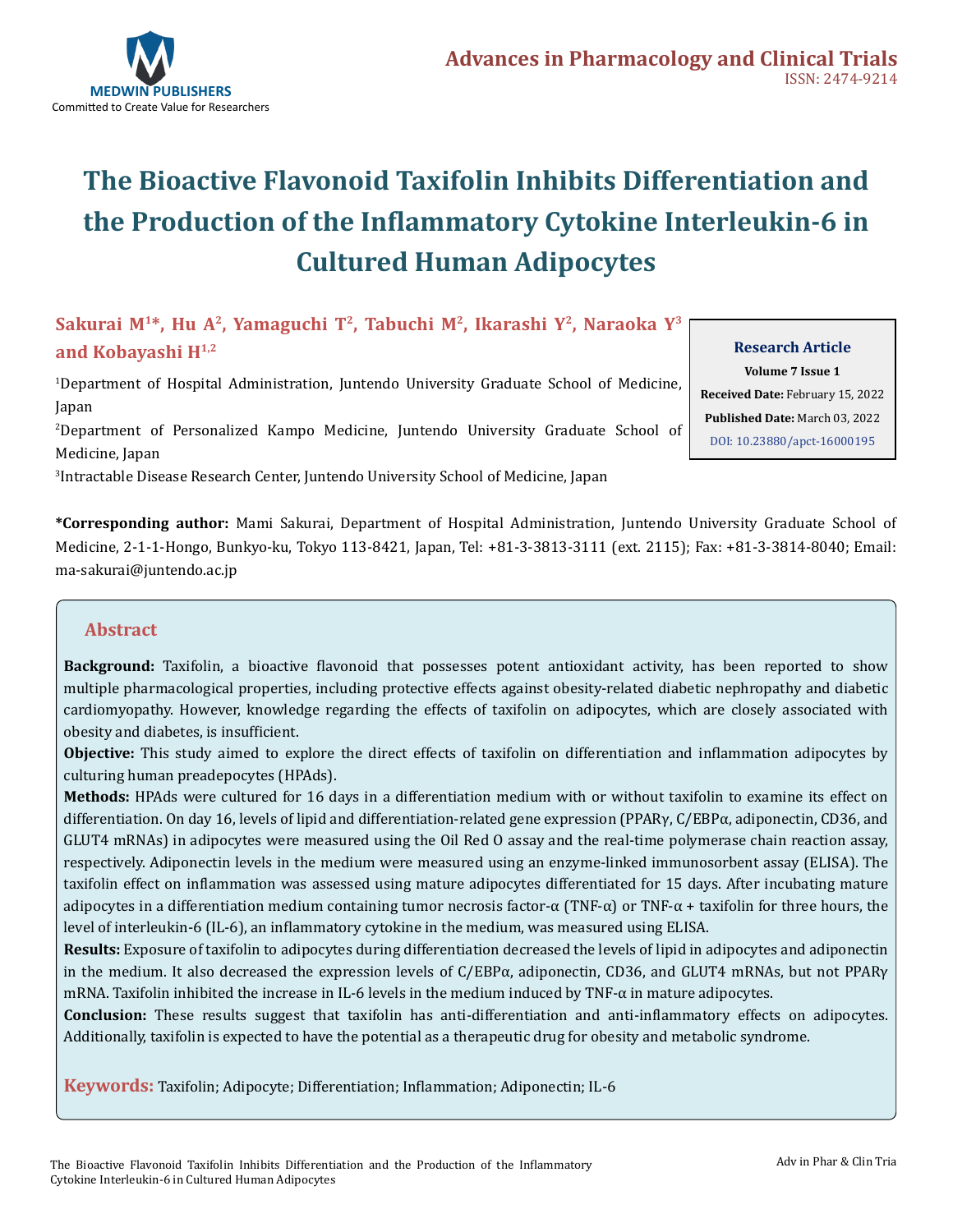**Abbreviations:** MCP-1: Monocyte Chemoattractant Protein-1; IL-6: Interleukin-6; TNF-α: Tumor Necrosis Factor-α; NFκB: Nuclear Factor-κB; PPARγ: Peroxisome Proliferator-Activated Receptor γ; PDE: Phosphodiesterase; LPS: Lipopolysaccharide; DMSO: Dimethyl Sulfoxide; HPAds: Primary Human Preadipocytes; CCK-8: Cell Counting Kit-8; C/EBP: CCAAT/Enhancer-Binding Protein; GLUT4: Glucose Transporter Type 4; PCR: Polymerase Chain Reaction; ANOVA: Analysis of Variance.

#### **Introduction**

Obesity, especially visceral fat obesity, is commonly associated with type 2 diabetes, coronary artery disease, and hypertension, and the coexistence of these diseases is called metabolic syndrome [1,2]. Obesity is a pathologically excessive accumulation of body fat, and its prevalence has recently increased dramatically [3-5]. Particularly, the accumulation of visceral fat induces metabolic disorders, such as glycolipids, increasing the risk of developing insulin resistance and diabetes. Additionally, diabetes increases the risk of developing complications, such as diabetic retinopathy, nephropathy, and neuropathy. It also increases the risk of developing life-threatening arteriosclerosis, such as myocardial and cerebral infarctions [6-9].

Adipose tissue is a storage organ that stores excess energy and an endocrine organ that produces and secretes various adipocytokines. Normal and healthy adipocytes promote glycolipid metabolism [10,11]. However, obese adipose tissue is excessively enlarged by a combination of increased size (hypertrophy) and number (hyperplasia) of adipocytes [5]. In addition to excessive lipid accumulation, hypertrophic adipocytes produce and secrete proinflammatory cytokines and chemokines, such as interleukin-6 (IL-6) and monocyte chemoattractant protein-1 (MCP-1) [12]. During the development of obesity, macrophage infiltration into adipose tissue increases, and macrophage-derived tumor necrosis factor- $\alpha$  (TNF- $\alpha$ ) enhances proinflammatory cytokines production in adipocytes [13-15]. That is, the macrophagederived TNF-α activates the nuclear factor-κB (NFκB) in hypertrophic adipocytes and induces the synthesis and secretion of proinflammatory cytokines such as IL-6 and MCP-1 [13,14,16] However, the production and secretion of the anti-inflammatory adipocytokine adiponectin, which inhibits the NFκB pathway, is conversely reduced in obese hypertrophic adipocytes [15,17]. Such regulatory disruption of adipocytokine production in hypertrophic adipocytes is thought to cause chronic inflammatory conditions, leading to insulin resistance and diabetes [6]. Therefore, reducing hypertrophic adipocytes and promoting the normal functions of adipocytes are crucial for treating and preventing various diseases caused by obesity and metabolic syndrome.

Many pharmacological approaches have been reported to treat obesity-related diabetes and insulin resistance. For example, peroxisome proliferator-activated receptor γ (PPARγ) agonists, such as thiazolidine derivatives promote adipocyte differentiation [18-20], and increase adiponectin production, exerting an anti-inflammatory effect by suppressing the TNF-α-activated NFκB pathway [13,14,16]. AdipoRon, an adiponectin receptor agonist, has been reported to bind to the adiponectin receptors AdipoR1 and AdipoR2, and exert antidiabetic effects through activation of AMP-activated protein kinase and PPAR-α pathways, respectively [21,22]. Conversely, xanthine derivatives, such as theobromine and theophylline, suppress adipocyte differentiation and promote lipolysis by inhibiting adenosine receptor and phosphodiesterase (PDE), causing an antiobesity effect [23,24].

Taxifolin (dihydroquercetin), is a bioactive flavonoid found in grapes, citrus fruits, onions, green tea, olive oil, and several herbs, such as milk thistle, French maritime bark, Douglas fir bark, and Smilacis Glabrae Rhizoma [25]. Taxifolin has a strong antioxidant activity and has shown promising pharmacological properties in managing inflammation, tumors, microbial infections, oxidative stress, dementia, cardiovascular, and liver disorders [26]. Recently, in addition to the multiple pharmacological properties, taxifolin was also reported to prevent diabetic nephropathy in rats [27] and diabetic cardiomyopathy in mice [28]. These reports suggest that taxifolin may be effective in diabetes management. However, there are few studies on adipocytes that are closely related to diabetes, but the effects of taxifolin on inflammatory and lipid metabolism in cultured adipocytes and macrophages were reported more recently [29]. The results showed that 1) taxifolin inhibited lipopolysaccharide (LPS)-induced nitric oxide production and tert-butyl hydroperoxide-induced reactive oxygen species production as well as LPS-induced expression of IL-1β and TNF-α mRNAs, in a mouse macrophage-like cell line, RAW264.7 cells. 2) Taxifolin increased the liver X receptor β mRNA expression, involved in preventing hyperlipidemia in macrophage-differentiated THP-1 cells. Additionally, 3) taxifolin reduced lipid accumulation in adipocyte-differentiated 3T3-L1 cells. These results suggest that taxifolin may improve obesity-related oxidative stress, inflammation, and lipid metabolism by acting on macrophages in obese adipose tissue. However, knowledge regarding the direct effects of taxifolin on adipocytes is insufficient. That is, there is only evidence that taxifolin reduced lipid accumulation in 3T3-L1 cells.

Therefore, this study aimed to clarify the direct effect of taxifolin on adipocytes. To clarify the objectives, the effects of taxifolin on adipocyte differentiation and TNF-α-induced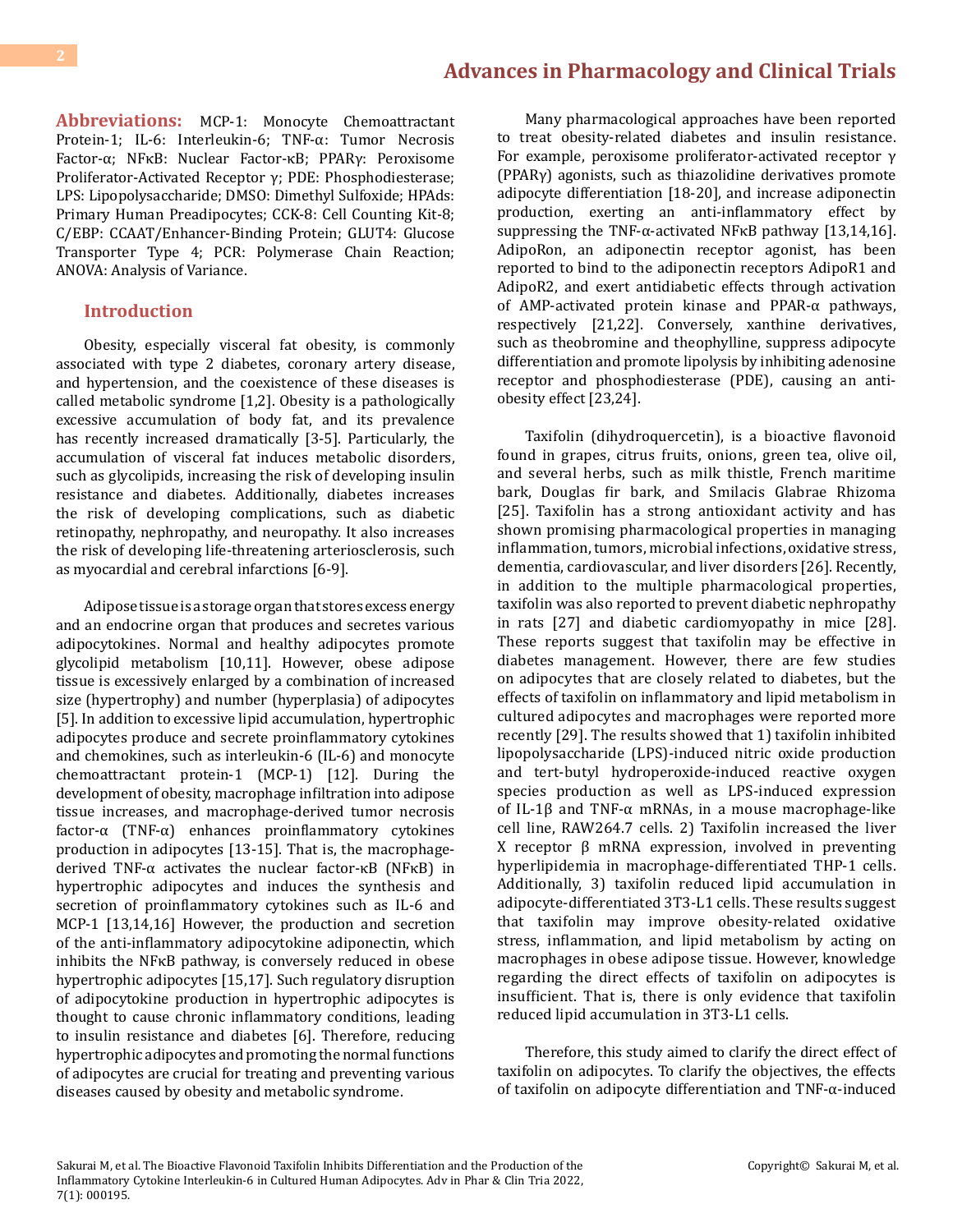inflammatory cytokine IL-6 using cultured human adipocytes were examined.

#### **Materials and Methods**

#### **Test Substances and Agents**

Taxifolin (Da Hurian Larch Extract Dihydroquercetin, 98.7% purity, Ametis JSC, Amur Region, Russia) was supplied from DHQ Co., Ltd. (Saitama, Japan). TNF-α and dimethyl sulfoxide (DMSO) were purchased from Fujifilm Wako Pure Chemical Corporation (Osaka, Japan) and Sigma-Aldrich (St. Louis, MO, USA), respectively. Oil Red O and 2-propanol were purchased from Wako (Osaka, Japan) and Sigma-Aldrich (St. Louis, MO, USA). Other chemicals were purchased from commercial sources.

#### **Cell Culture for Preadipocyte Proliferation**

Primary human preadipocytes (HPAds) derived from human pericardiac adipose tissue (Cell Applications, Inc., San Diego, CA, USA) were seeded into a 75 cm<sup>2</sup> culture flask (Corning, Corning, NY, USA) with the preadipocyte growth medium, including 10% FBS, 10 μg/mL insulin, 100 U/ mL penicillin, 100 μg/ml streptomycin, and 250-ng/ml amphotericin B (Cat No. 811K-500, Cell Applications, Inc), and cultured at 37 $^{\circ}$ C in an atmosphere with 5% CO<sub>2</sub> until it attained confluence. During growth culture, the growth medium was changed every two days.

#### **Experimental Designs**

**Cell Viability:** The confluent HPAds(16,500 cells/well) were seeded into a collagen-coated 96-well microplate (AGC TECHNO GLASS Co., Ltd., Shizuoka, Japan) containing preadipocyte growth medium (150 μL/well), and cultured at 37°C and 5%  $CO_2$  until 100% confluence. Confluent cells were used to determine adipocytes cell viability exposed to taxifolin for 16 d and three h.

**Cytotoxicity for 16 days during differentiation:** Differentiation of confluent cells cultured in 96-well microplates were initiated (Day 0) by replacing the growth medium with the adipocyte differentiation medium, including 10% FBS, 5 μg/mL insulin, 100 U/mL penicillin, 100 μg/ml streptomycin, and 250 ng/ml amphotericin B, 0.5 μM dexamethasone, 0.25 mM IBMX (Cat No. 811D-250, Cell Applications, Inc.) or the medium containing various taxifolin concentrations (final concentrations: 0.2, 2, and 10 µg/mL taxifolin dissolved 0.5% DMSO). The cells were cultured at 37°C with 5%  $CO<sub>2</sub>$  during differentiation. The differentiation medium was changed every three days. On day 16 of differentiation, cell viability was measured using a cell counting kit-8 (CCK-8) assay.

**Three hours cytotoxicity against differentiated mature adipocytes on day 15:** Confluent HPAds prepared following the procedure described in the previous section were cultured for 15 d in the differentiation medium. On day 15 of differentiation, the culture medium was replaced with a fresh differentiation medium including 0.5% DMSO (control) or the medium containing various concentrations of taxifolin (final concentrations: 0.2, 2, and 20  $\mu$ g/mL) and TNF- $\alpha$  (5 ng/mL) dissolved in 0.5% DMSO, and then the cells were incubated at 37°C with 5%  $CO<sub>2</sub>$ . After 3h-incubation, cell viability was measured using a CCK-8 assay.

**CCK-8 assay:** For cell viability determination, 15 μL of the CCK-8 solution (Dojindo Molecular Technologies, Gaithersburg, MD, USA) was added to wells containing cells exposed to taxifolin for 16 days and three hours. The cells were incubated for another  $1-2$  h at  $37^{\circ}$ C in a CO<sub>2</sub> incubator and measured at 450 nm using a microplate reader (Thermo Fisher Scientific, Inc., Waltham, MA, USA). Cell viability was evaluated as a percentage of the absorbance of drug-treated cells relative to that of the control (100% viability).

#### **Changes in Adipocyte Lipid and Medium Adiponectin Levels during Differentiation**

The confluent HPAds (42,000 cells/well) were seeded into a collagen-coated 48-well microplate (AGC TECHNO GLASS Co., Ltd.) containing the growth medium (150  $\mu$ L/well), and cultured at 37°C with 5% CO<sub>2</sub> until 100% confluence.

Differentiation was initiated (Day 0) by replacing the medium of the confluent preadipocytes with the differentiation medium (Cell Applications, Inc.). The cells were cultured at 37°C with 5%  $CO<sub>2</sub>$  during differentiation, and the differentiation medium was changed every three days. The state of adipocyte differentiation was confirmed by staining adipocytes on days zero, two, seven, 16, 31, and 37 with Oil Red O after removing the medium, and measuring the lipid levels of adipocytes in the wells after microscopic examination. The media obtained on days zero, two, seven, 16, 31, and 37 of differentiation were used for the adiponectin assay.

#### **Effects of Taxifolin on Adipocyte Differentiation**

Confluent HPAds prepared according to the procedure described in the previous section were cultured for 16 days in the differentiation medium (control) or the medium containing various taxifolin concentrations (final concentrations: 0.2, 2, and 10 µg/mL) dissolved in 0.5% DMSO. The lipid accumulation in adipocytes and the adiponectin concentration in the medium were measured on day 16 of differentiation using Oil Red O staining and ELISA assays, respectively, to evaluate the effect of taxifolin on adipocyte differentiation.

To further investigate the taxifolin effect on adipocyte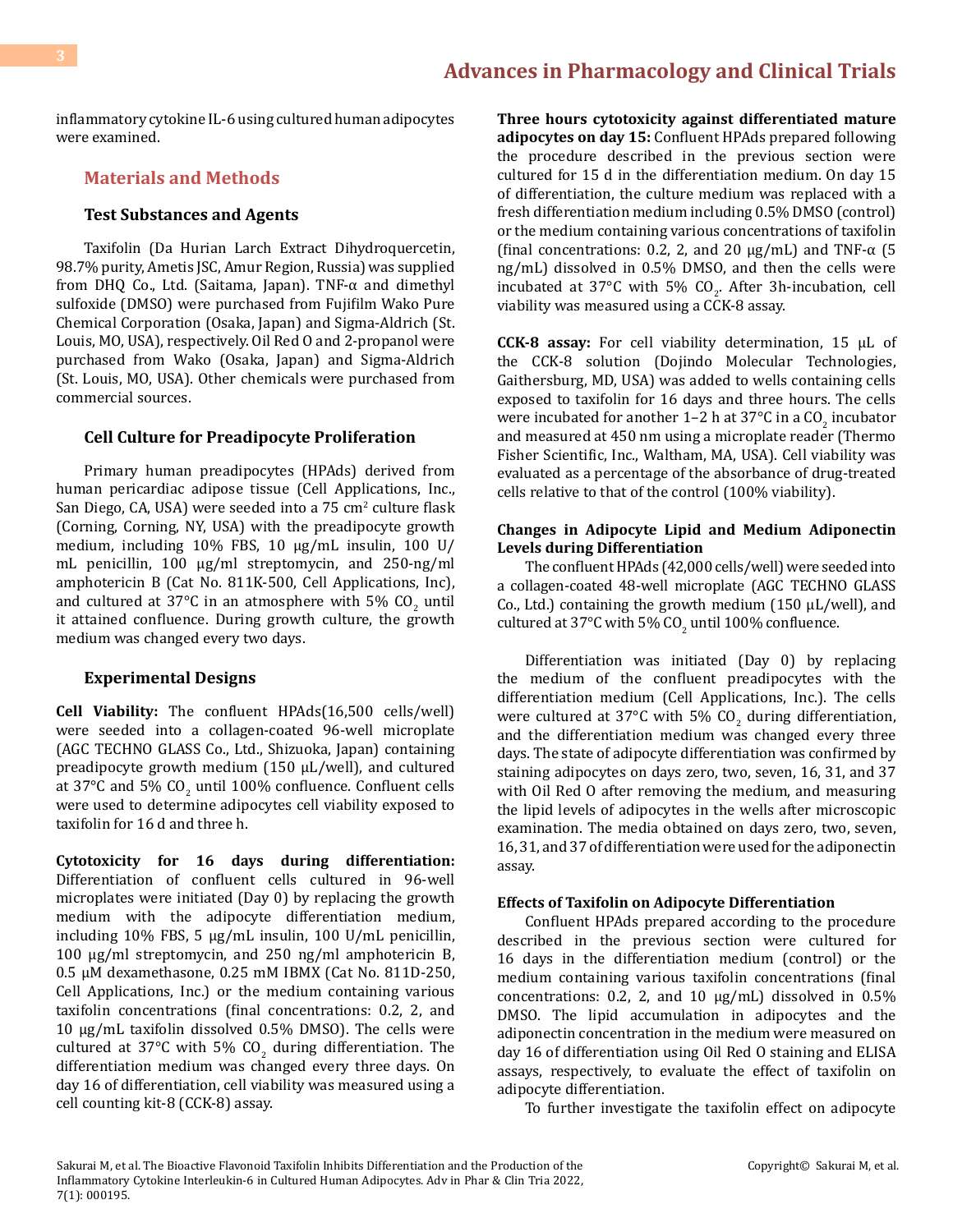differentiation, expression of differentiation-related genes [PPARγ, CCAAT/enhancer-binding protein (C/EBPα), adiponectin, cluster of differentiation 36 (CD36), and glucose transporter type 4 (GLUT4) mRNAs] was measured on day 16 in an experiment set separately by the same procedure using a collagen-coated 6-well microplate (AGC TECHNO GLASS Co., Ltd.) seeded with HPAds (440,000 cells/well). Each gene expression was measured using the real-time polymerase chain reaction (PCR) analysis.

#### **Effects of taxifolin on TNF-α-induced proinflammatory cytokine IL-6**

The taxifolin effect on TNF-α-induced increase in IL-6 was examined in mature adipocytes on day 15 of differentiation. Briefly, on day 15 of differentiation, the differentiation medium was replaced with a fresh differentiation medium containing TNF-α (final concentration: 5 ng/mL) or TNF-α plus various taxifolin concentrations (final concentrations: 0.2, 2, and 20  $\mu$ g/mL) dissolved in 0.5% DMSO, and then the cells were incubated for three hours at  $37^{\circ}$ C with 5% CO<sub>2</sub>. Controls were similarly cultured in the normal differentiation medium. The aliquot of the culture medium was carefully collected after incubation. The medium IL-6 concentration was measured using ELISA kit.

#### **Measurement of Adipocyte Lipid Stained with Oil Red O**

The adipocytes cultured in a well were rinsed twice with 500 μL phosphate-buffered saline after the medium was removed, then 200 μL 0.36% Oil Red O prepared with a 60% 2-propanol was added to stain intracellular lipid for 15 min at room temperature. Then, the Oil Red O solution was removed and the cells were washed thrice with distilled water, after which 250 μL 2-propanol was added to extract the dye by shaking for 30 min. The extracted dye was measured using a microplate reader (Thermo Scientific Multiskan FC, Thermo Fisher Scientific, Inc.) at a 540 nm wavelength.

#### **ELISA Assays for Adiponectin and IL-6**

Concentrations of adiponectin and IL-6 in the medium were measured using the AssayMaxTM human adiponectin ELISA kit (Assaypro, LLC, St. Louis, MO, USA) and interleukin-6 ELISA kit (Chondrex, Inc, WA, USA), following the manufacturer's instructions. The ELISA sensitivity was 0.391 ng/mL for adiponectin and 9 pg/mL for IL-6.

#### **Real-Time PCR Analysis to Determine the Expression of Differentiation-Related Genes**

Total RNA in adipocytes was isolated using the FastGeneTM RNA Basic Kit (Nippon Genetics Co., Ltd.,

Tokyo, Japan) following the manufacturer's instructions. The total RNA (2.0 μg) was reverse transcribed to cDNA using the ReverTra AceR qPCR RT Kit (Toyobo Co., Ltd., Osaka, Japan) following the manufacturer's instructions. Each gene expression was quantified with the Applied BiosystemsR 7500 fast real-time PCR system (Thermo Fisher Scientific K.K., MA, USA) using specific primers and KOD SYBRR qPCR Mix (Toyobo Co., Ltd.). The PCR reaction conditions were as follows. Initial denaturation: 2 min at 98°C, the denaturation: 10 sec at 98°C, annealing: 10 sec at 60°C, extension: 30 sec at 68°C, and the number of cycles; 40. The base sequences of the forward (F) and reverse (R) primers of each gene were as follows: GAPDH: (F) 5'-CTTTGTCAAGCTCATTTCCTGGTAT-3'<br>and (R) 5'-TGGTGGTCCAGGGGTCTTA-3', PPARy: and (R) 5'-TGGTGGTCCAGGGGTCTTA-3', PPARγ:<br>(F) 5'-GAGCCCAAGTTTGAGTTTGC-3' and (R) 5'-GAGCCCAAGTTTGAGTTTGC-3' and (R)<br>GCTTGTAGCAGGTTGT-3', C/EBPα: 5'-CAGGGCTTGTAGCAGGTTGT-3', C/EBPα:<br>(F) 5'-GGACCCTCAGCCTTGTTTGT-3' and (R) 5'-GGACCCTCAGCCTTGTTTGT-3' and (R)<br>GGTTTAGCAGAGACGC-3', adiponectin: 5'-TGGTGGTTTAGCAGAGACGC-3', adiponectin:<br>(F) 5'-AAGGAGATCCAGGTCTTATTGG-3' and (F) 5'-AAGGAGATCCAGGTCTTATTGG-3' and<br>
(R) 5'-ACCTTCAGCCCCGGGTAC-3', CD36: (F) 5'-ACCTTCAGCCCCGGGTAC-3', CD36: (F)<br>'GGCTTAATGAGACTGGG-3' and (R) 5'-TCTTTGGCTTAATGAGACTGGG-3' and (R)<br>5'-AAGCAACAAACATCACCACACC-3', and GLUT4: 5'-AAGCAACAAACATCACCACACC-3', and GLUT4:<br>(F) 5'-CGACCAGCATCTTCGAGACA-3', and (R) 5'-CGACCAGCATCTTCGAGACA-3', 5'-CACCAACAACACCGAGACCA-3'.

The gene expression level was expressed relative to the control (=1.0) after normalization using the GAPDH gene expression level.

#### **Statistical Analysis**

All values were represented as the mean ± S.E.M. Dunnett's test evaluated the statistical significance after a one-way analysis of variance (ANOVA). The accepted significance level was P < 0.05.

#### **Results**

#### **Cell Viability**

The non-cytotoxic taxifolin concentration was determined by exposing taxifolin (0.2, 2, 10, and 20  $\mu$ g/ mL) to cells for 16 d from the onset of differentiation in a differentiation experiment. In anti-inflammatory experiment, taxifolin was exposed to the 15th day-mature cells for 3 h. Cell viability is calculated as the percentage of viable cells in the taxifolin-treated group relative to the control group, and the range of non-toxic concentrations in each experiment is shown in Table 1. The viability of cells exposed to  $0.2-10 \mu g/$ mL taxifolin for 16 d was  $83.7 \pm 3.5$ %, The viability of mature cells exposed to taxifolin at 0.2–20 µg/mL concentrations for three hours was 107.9 ± 2.2%, respectively. Each experiment was performed using the non-toxic concentration range of taxifolin shown in Table 1.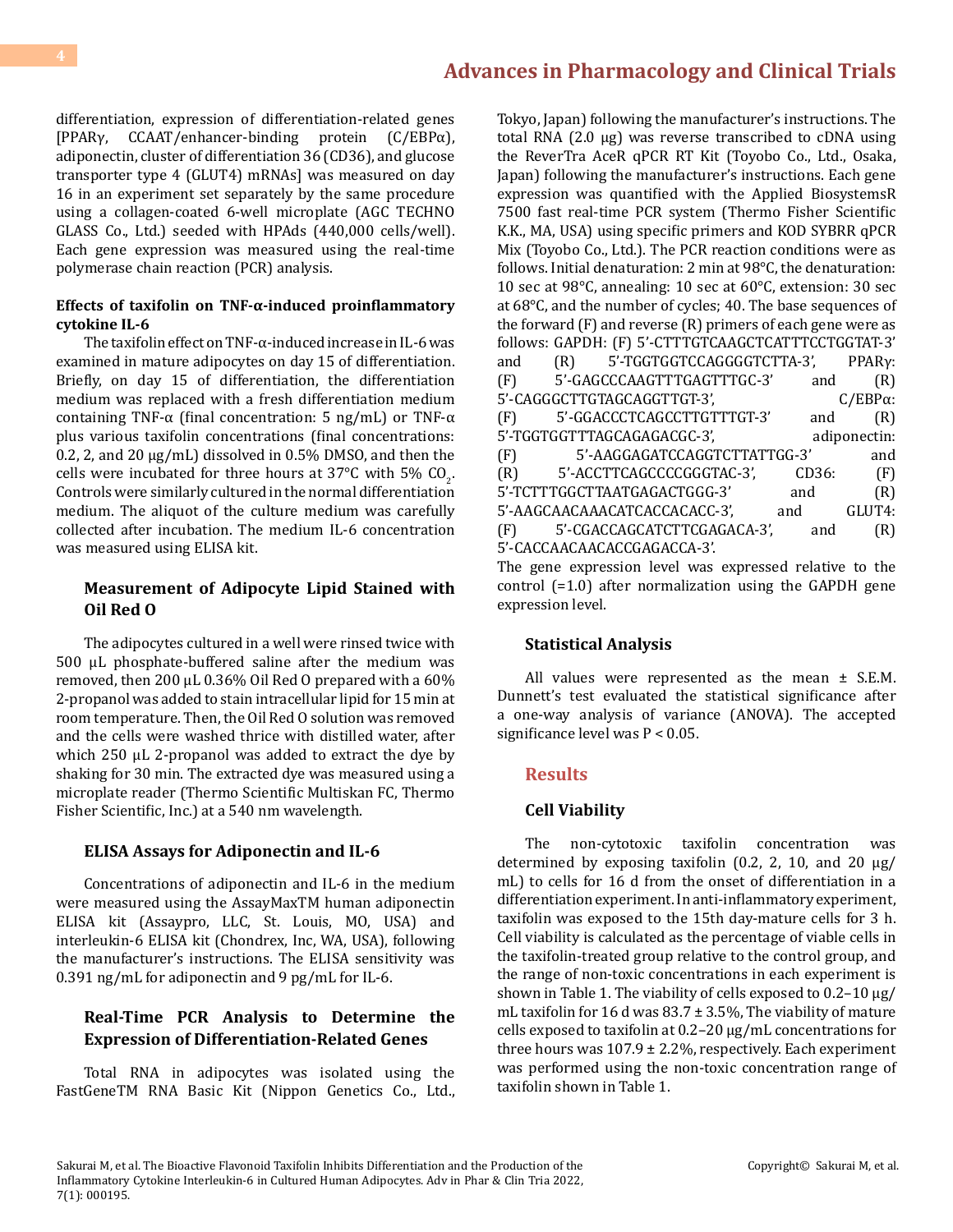| <b>Test substance</b> | <b>Exposure time</b>         | <b>Concentration (µg/mL)</b> | <b>Cell viability (%)</b> |
|-----------------------|------------------------------|------------------------------|---------------------------|
| Taxifolin             | Differentiation experiment   |                              |                           |
|                       | 16 d                         | $0.2 - 10$                   | $83.7 \pm 3.5$            |
|                       | Anti-inflammatory experiment |                              |                           |
|                       | 3 h                          | $0.2 - 20$                   | $107.9 \pm 2.2$           |

**Table 1:** The viability of adipocytes treated with various taxifolin concentrations.

The viability of adipocytes treated with various concentrations of taxifolin were measured using CCK-8 assay. Cell viability was calculated as the percentage of viable cells in the taxifolin-treated group relative to the control group. Data represents the mean  $±$  SEM (n = 18).

#### **Changes in Lipid and Adiponectin During Differentiation**

Figure 1 shows changes in lipid concentrations in adipocytes and adiponectin in the medium during differentiation. Photographs show that small mature<br>adipocytes gradually increased until day 16 of adipocytes gradually increased until day

differentiation, but many hypertrophic adipocytes were observed on day 37. The adipocyte lipid concentration increased linearly with increasing days of differentiation. Contrastly, adiponectin concentration in the medium increased rapidly until day 15 of differentiation, but the increased level almost reached a plateau on day 31 and decreased rather rapidly on day 37.



The upper photographs show typical adipocytes stained with Oil Red O on days 0, 7, 16, and 37 of differentiation. The concentrations of lipid and adiponectine were measured on days 0, 2, 7, 16, 31, and 37. Each value represents the mean  $\pm$  SEM  $(n = 6)$ .

#### **Effect of Taxifolin on Adipocyte Differentiation**

#### **Lipid and Adiponectin**

The effect of taxifolin on adipocyte differentiation was assessed by culturing confluent preadipocytes for 16 days in the differentiation medium (control) or medium containing taxifolin. Typical photographs of control and taxifolin-treated adipocytes on day 16 of differentiation are shown in Figure 2. Lipids' concentration in adipocytes and adiponectin in the medium measured on day 16 as differentiation markers

are also shown in Figures 2A and 2B, respectively. In the 0.2 and 2 µg/mL taxifolin-treated groups, mature adipocytes were predominantly observed over immature cells, as in the control group. Conversely, in the 10 µg/mL taxifolintreated group, immature cells were predominantly observed over mature adipocytes. Concentrations of both Oil Red O-stained adipocyte lipids and the medium adiponectin were significantly decreased by treating with taxifolin  $(10 \mu g/mL)$ for 16 d compared to controls.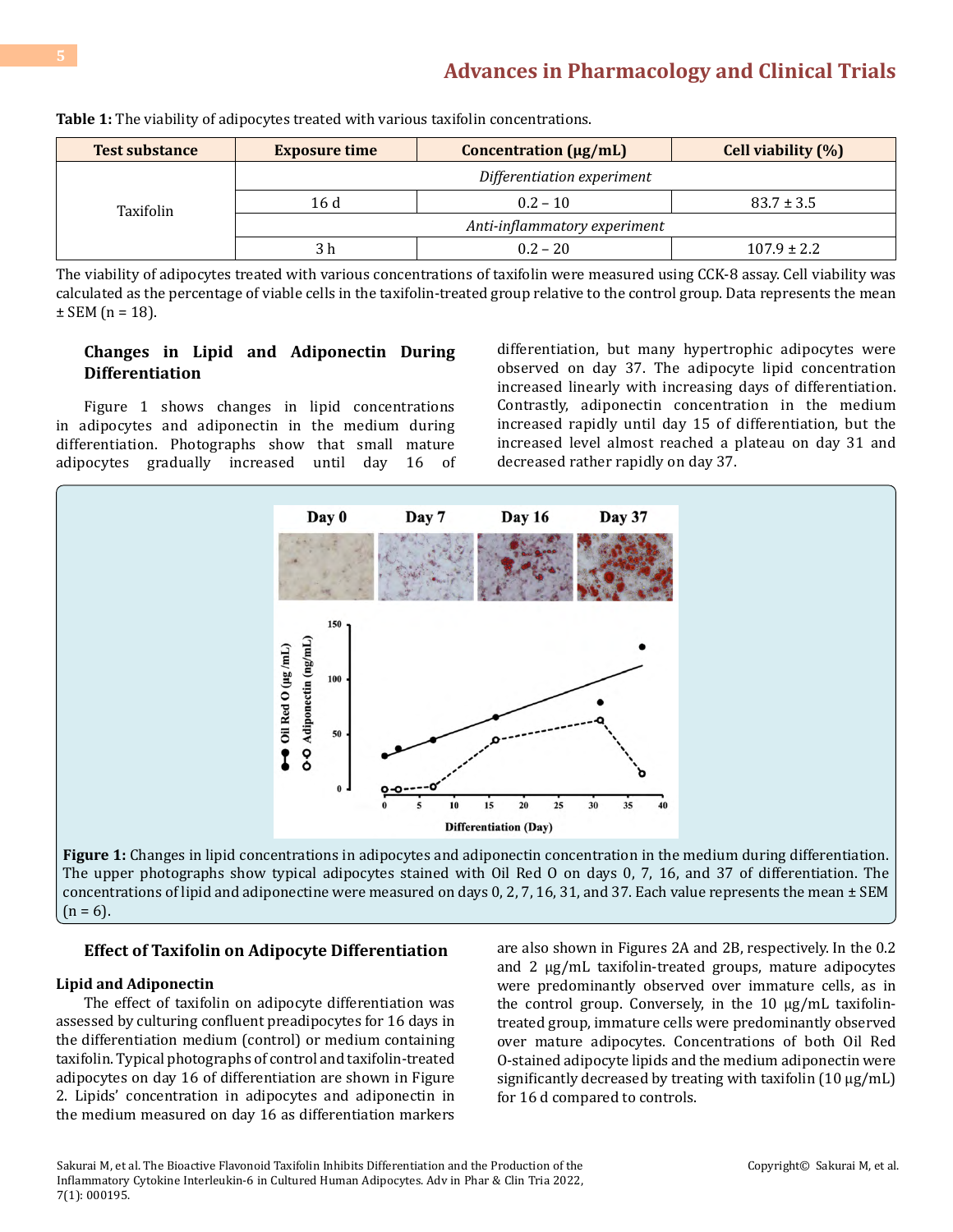

**Figure 2:** Taxifolin effects on adipocyte differentiation. Confluent preadipocytes were cultured for 16 d in the differentiation medium (control) or medium containing various taxifolin concentrations (final concentrations: 0.2, 2, and 10 µg/mL). The upper photographs show typical control and taxifolin-treated adipocytes on day 16 of differentiation (Oil Red O staining). The concentrations of adipocyte lipid (A) and the medium adiponectin (B) were measured on day16 of differentiation. Each data represents the mean  $\pm$  SEM (n = 6). \*\*P < 0.01 vs control: statistical significance was assessed using Dunnett's test following one-way ANOVA.

#### **Differentiation-related genes**

To further investigate the taxifolin effect on adipocyte differentiation, expression of differentiation-related genes (PPARγ, C/EBPα, adiponectin, CD36, and GLUT4 mRNAs) was measured on day 16 in an experiment set separately using the same procedure. The results are shown in Figure 3. Taxifolin (10 µg/mL) significantly inhibited C/EBPα mRNA expression, but not PPARγ mRNA expression. The mRNA expression of adiponectin (P < 0.001) and GLUT4 (P < 0.001) was also significantly inhibited by taxifolin (2 and/ or 10 µg/mL). Taxifolin (10 µg/mL) tended to inhibit CD36 mRNA expression, although it was insignificantly different (P  $= 0.11$ .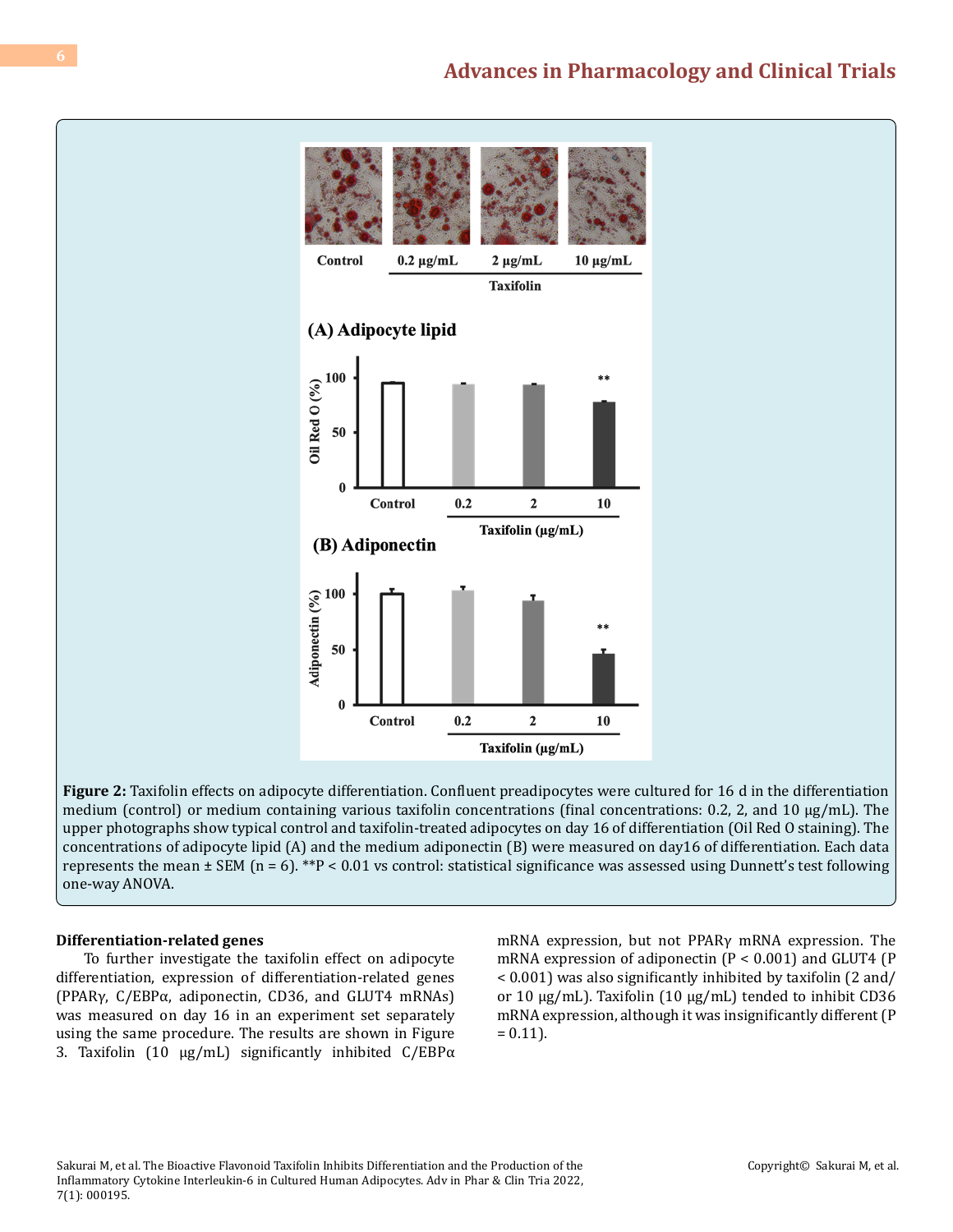

**Figure 3:** Effects of taxifolin on the expression of differentiation-related genes (PPARγ, C/EBPα, adiponectin, CD36, and GLUT4 mRNAs) in adipocyte differentiation. Confluent preadipocytes were cultured for 16 days in the differentiation medium (control) or medium containing various taxifolin concentrations  $(0.2, 2,$  and  $10 \mu g/mL)$ . The quantification of each gene expression in the adipocytes was measured on day 16 using a real-time PCR system. The gene expression level was expressed relative to the control after normalization using GAPDH. Each data represents the mean  $\pm$  SEM (n = 6). \*P < 0.05 vs control, \*\*\*P < 0.001 vs control: statistical significance was assessed using Dunnett's test following one-way ANOVA.

#### **Effect of taxifolin on TNF-α-induced increase in IL-6**

The effect of taxifolin on TNF-α-induced increase in inflammatory cytokine IL-6 was assessed by incubating mature adipocytes on day 16 of differentiation for three hours in the differentiation medium (control) or the medium

containing TNF- $\alpha$  and TNF- $\alpha$  + taxifolin. After incubation, the IL-6 concentration in the medium was measured, and the results are shown in Figure 4. TNF- $\alpha$  stimulation significantly increased IL-6 concentration in the medium. Co-treatment with taxifolin (20  $\mu$ g/mL) significantly inhibited the TNF- $\alpha$ induced increase in IL-6 level.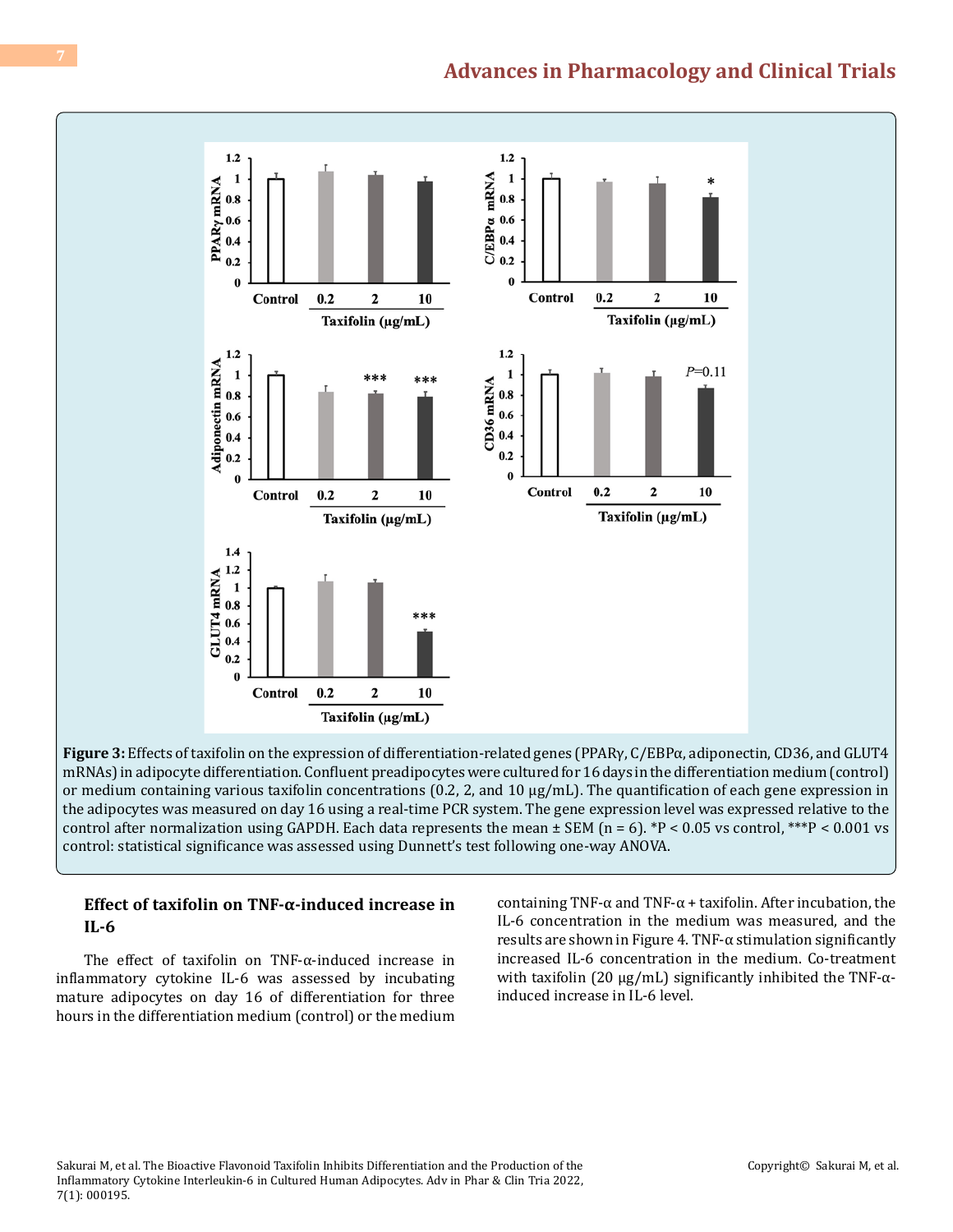

**Figure 4:** The inhibitory effect of taxifolin on TNF-α-induced increase in inflammatory cytokine IL-6. Mature adipocytes on day 15 of differentiation were incubated for three hours in the differentiation medium (control) or the medium containing TNF- $\alpha$ (final concentrations: 5 ng/mL), TNF- $\alpha$  + various concentrations of taxifolin (final concentrations: 0.2, 2, and 20  $\mu$ g/mL). After incubation, the IL-6 concentrations in the medium were measured. Each data represents the mean  $\pm$  SEM (n = 6). \*\*P < 0.01 vs control, †P < 0.05 vs TNF-α: statistical significance was assessed by Dunnett's test following one-way ANOVA.

#### **Discussion**

This study investigated the taxifolin effect on adipocytes using non-cytotoxic concentrations, and demonstrated that taxifolin has anti-differentiation and anti-inflammatory effects in cultured human adipocytes.

Differentiation or maturation of preadipocytes to adipocytes is characterized by the appearance of intracellular lipid droplets and the generation of adiponectin [30]. Therefore, in this study the differentiation process was evaluated by morphological observation and quantification of intracellular lipid droplets stained with Oil Red O and adiponectin generation as the differentiation markers. The number of adipocytes containing lipid droplets and the lipid concentrations increased with increasing days of differentiation. Adiponectin production rapidly increased until reaching mature adipocytes on the 16th day of differentiation but decreased conversely on the 37th day when many swollen adipocytes were observed. This result (Figure 1) is consistent with previous reports showing that adiponectin production is reduced in hypertrophic adipocytes [15,17]. Therefore, we decided to verify the taxifolin effect on differentiation through the differentiation period for 16 d. Intracellular lipid accumulation was significantly inhibited in adipocytes cultured in a taxifolincontaining differentiation medium than the control medium. Cell morphological observations showed that the number of mature cells in the taxifolin-treated group was lower

compared to the control group. Additionally, the adiponectin concentration, an adipocyte-specific cytokine, in the medium on day 16 was significantly lower in the taxifolin group than in the control group. These results induced by treating taxifolin (Figure 2) suggest that taxifolin may suppress preadipocyteto-adipocyte differentiation.

Adipocyte differentiation and adipogenesis are regulated by transcriptional factors, including CCAAT/ Enhancer-Binding Protein (C/EBP) family members (C/ EBPα, C/EBPβ, and C/EBPδ) and PPARγ [24,31]. In early adipose differentiation, the expression of transcription factors such as C/EBPβ and C/EBPδ is temporarily increased to induce differentiation. Both transcription factors increase the expression of PPARγ and C/EBPα transcription factors, thereby increasing the expression of adipocyte-specific genes, including fatty acid transport proteins (CD36 and FABP4) and adiponectin, as well as GLUT4. Consequently, intracellular lipid accumulation and adiponectin production are promoted and differentiated to mature adipocytes [24,31]. Therefore, to further verify the inhibitory effect of taxifolin on adipocyte differentiation, the expression of differentiation-related genes such as PPARγ, C/EBPα, adiponectin, CD36, and GLUT4 mRNAs was measured on day 16 of differentiation. Among the two master regulators of adipocyte differentiation, taxifolin significantly inhibited C/EBPα mRNA expression, but not PPARγ mRNA expression. Taxifolin also significantly inhibited adiponectin and GLUT4 mRNAs and tended to inhibit CD36 mRNA expression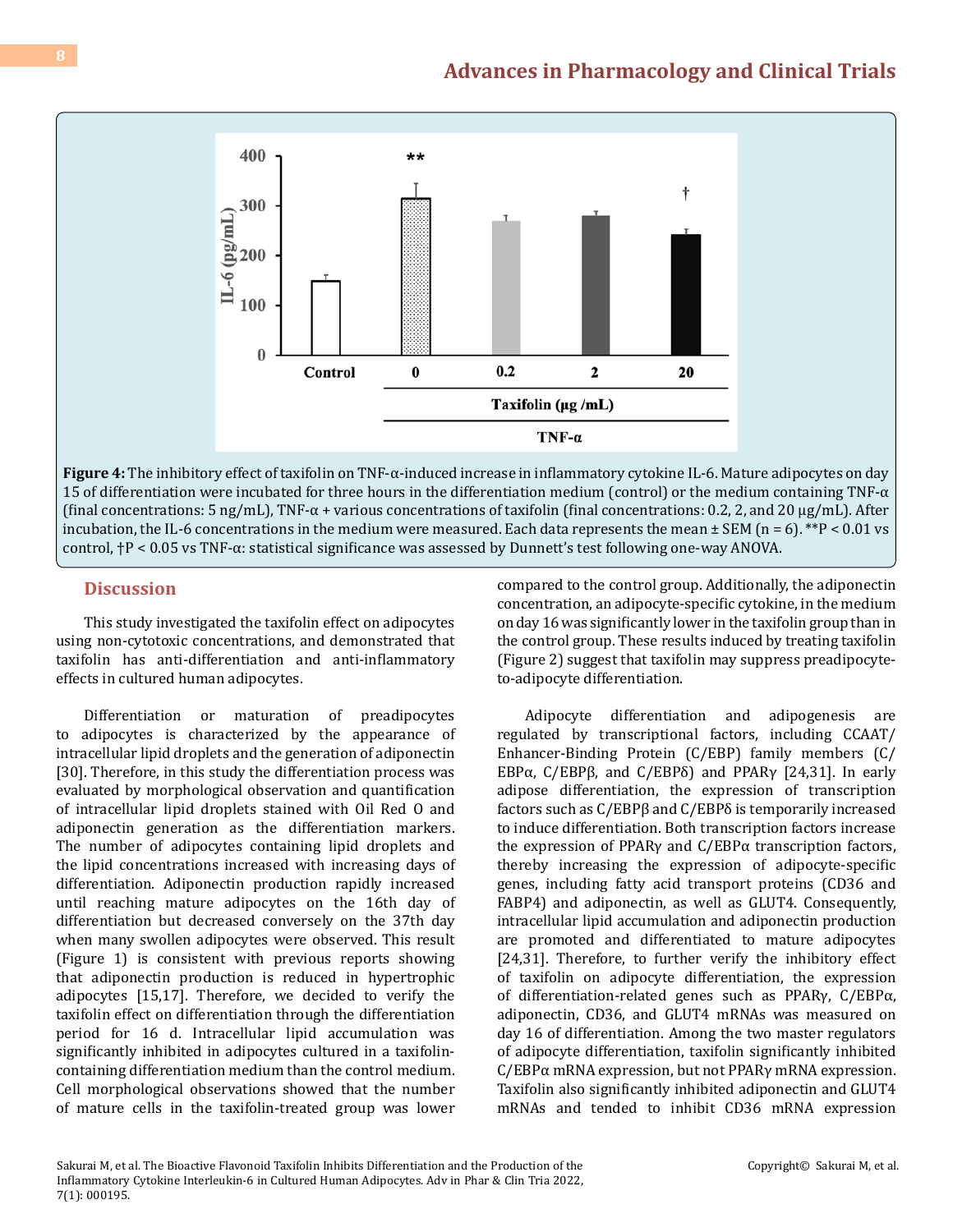(Figure 3). These results further showed that taxifolin suppressed adipocyte differentiation. Although more detailed investigation may be needed, taxifolin may have suppressed the coordination between PPARγ and C/EBPα by significantly reducing C/EBPα mRNA expression. It was speculated that this imbalance between PPARγ and C/EBPα may have suppressed mRNA expression of adiponectin, CD36, and GLUT4, resulting in the suppression of fat accumulation and adiponectin production. The excessive numbers of adipocytes and increased size of adipocytes in adipose tissue contribute to the obesity induction [32]. Theobromine, a cocoa bean-derived methylxanthine, is thought to prevent obesity by suppressing adipocyte differentiation or adipogenesis by suppressing C/EBPβ expression [24]. Therefore, the inhibitory effect of taxifolin on adipocyte differentiation may also be an effective strategy for preventing and treating obesity.

The development of chronic inflammatory is closely associated with an increase in infiltration of M1 macrophages into adipose tissue because adipocyte hypertrophy and macrophage infiltration were observed in the adipose tissue of patients with obesity [33,34]. TNF-α secreted from M1 macrophages that infiltrate adipose tissue activates NF-κB via TNF receptors expressed on the surface of adipocytes. Activated NF-κB translocates into the nucleus, binds to the inflammatory gene promoter region, and ultimately promotes the expression and secretion of proinflammatory cytokines, such as IL-6 and MCP-1 [13,14,16]. A thiazolidine derivative, which is a PPARγ agonist, has been reported to suppress the NF-κB pathway via adiponectin produced through the promotion of the PPARγ-adiponectin pathway and exerts an anti-inflammatory effect [13,14,35].Therefore, in this study, TNF- $\alpha$  was added to the medium of cultured mature adipocytes on day 16 of differentiation instead of macrophage infiltration to examine taxifolin effect on TNFα-induced inflammatory cytokines. TNF-α stimulation significantly increased IL-6 concentration in the medium. Taxifolin significantly suppressed the TNF-α-induced increase in IL-6 level, suggesting that taxifolin has antiinflammatory effects (Figure 4). Taxifolin has been reported to be an Adipo2 receptor agonist [36]. Additionally, pine bark extract containing taxifolin has been reported to inhibit NF-κB activation in macrophages [37] and vascular endothelial cells [38,39]. These findings suggest that the IL-6 inhibitory effect of taxifolin may be due to a direct inhibition of NF-κB activity and/or an indirect inhibition of NF-κB activity mediated by the Adipo2 receptors, although future verification is necessary.

In conclusion, it was demonstrated here that taxifolin inhibited adipocyte differentiation and exerted antiinflammatory effects in cultured human adipocytes. This result will be a useful information for elucidating the molecular mechanism of taxifolin for adipocytes in the

future. Furthermore, combined with previous results on macrophages [29], taxifolin is expected to have the potential as a therapeutic drug for obesity and metabolic syndrome.

#### **Conclusion**

It was first demonstrated in this study that taxifolin had anti-differentiation and anti-inflammatory effects in cultured human adipocytes. Taxifolin is expected to have the potential as a therapeutic drug for obesity and metabolic syndrome.

#### **Acknowledgements**

The authors would like to thank Enago (www.enago.jp) for the English language review.

#### **Conflicting interests**

This work was supported in part by a research grant from DHQ Co., Ltd (Saitama, Japan).

#### **References**

- 1. [Huang PL \(2009\) A Comprehensive Definition for](https://pubmed.ncbi.nlm.nih.gov/19407331/) [Metabolic Syndrome. Dis Model Mech 2\(5-6\): 231-237.](https://pubmed.ncbi.nlm.nih.gov/19407331/)
- 2. [Matsuzawa Y \(1997\) Pathophysiology and Molecular](https://pubmed.ncbi.nlm.nih.gov/9134345/)  [Mechanisms of Visceral Fat Syndrome: The Japanese](https://pubmed.ncbi.nlm.nih.gov/9134345/) [Experience. Diabetes Metab Rev 13\(1\): 3-13.](https://pubmed.ncbi.nlm.nih.gov/9134345/)
- 3. [Flier JS \(2004\) Obesity Wars: Molecular Progress](https://pubmed.ncbi.nlm.nih.gov/14744442/) [Confronts an Expanding Epidemic. Cell 116\(2\):337-350.](https://pubmed.ncbi.nlm.nih.gov/14744442/)
- 4. [Friedman JM \(2000\) Obesity in the New Millennium.](https://pubmed.ncbi.nlm.nih.gov/10766249/)  [Nature 404\(6778\): 632-634.](https://pubmed.ncbi.nlm.nih.gov/10766249/)
- 5. [Longo M, Zatterale F, Naderi J, Parrillo L, Formisano P,](https://pubmed.ncbi.nlm.nih.gov/31085992/) [et al. \(2019\) Adipose Tissue Dysfunction as Determinant](https://pubmed.ncbi.nlm.nih.gov/31085992/) [of Obesity-Associated Metabolic Complications. Int J Mol](https://pubmed.ncbi.nlm.nih.gov/31085992/)  [Sci 20\(9\): 2358.](https://pubmed.ncbi.nlm.nih.gov/31085992/)
- 6. [Bray GA, Clearfield MB, Fintel DJ, Nelinson DS](https://pubmed.ncbi.nlm.nih.gov/19789062/) [\(2009\) Overweight and Obesity: The Pathogenesis of](https://pubmed.ncbi.nlm.nih.gov/19789062/) [Cardiometabolic Risk. Clin Cornerstone 9\(4\): 30-40.](https://pubmed.ncbi.nlm.nih.gov/19789062/)
- 7. [Chawla A, Chawla R, Jaggi S \(2016\) Microvasular and](https://pubmed.ncbi.nlm.nih.gov/27366724/)  [Macrovascular Complications in Diabetes Mellitus:](https://pubmed.ncbi.nlm.nih.gov/27366724/)  [Distinct or Continuum? Indian J Endocrinol Metab 20\(4\):](https://pubmed.ncbi.nlm.nih.gov/27366724/) [546-551.](https://pubmed.ncbi.nlm.nih.gov/27366724/)
- 8. [Reaven GM \(2011\) Insulin Resistance: The Link between](https://pubmed.ncbi.nlm.nih.gov/21855697/) [Obesity and Cardiovascular Disease. Med Clin North Am](https://pubmed.ncbi.nlm.nih.gov/21855697/)  [95\(5\): 875-892.](https://pubmed.ncbi.nlm.nih.gov/21855697/)
- 9. [Westphal SA \(2008\) Obesity, Abdominal Obesity, and](https://pubmed.ncbi.nlm.nih.gov/19046737/)  [Insulin Resistance. Clin Cornerstone 9\(1\): 23-29.](https://pubmed.ncbi.nlm.nih.gov/19046737/)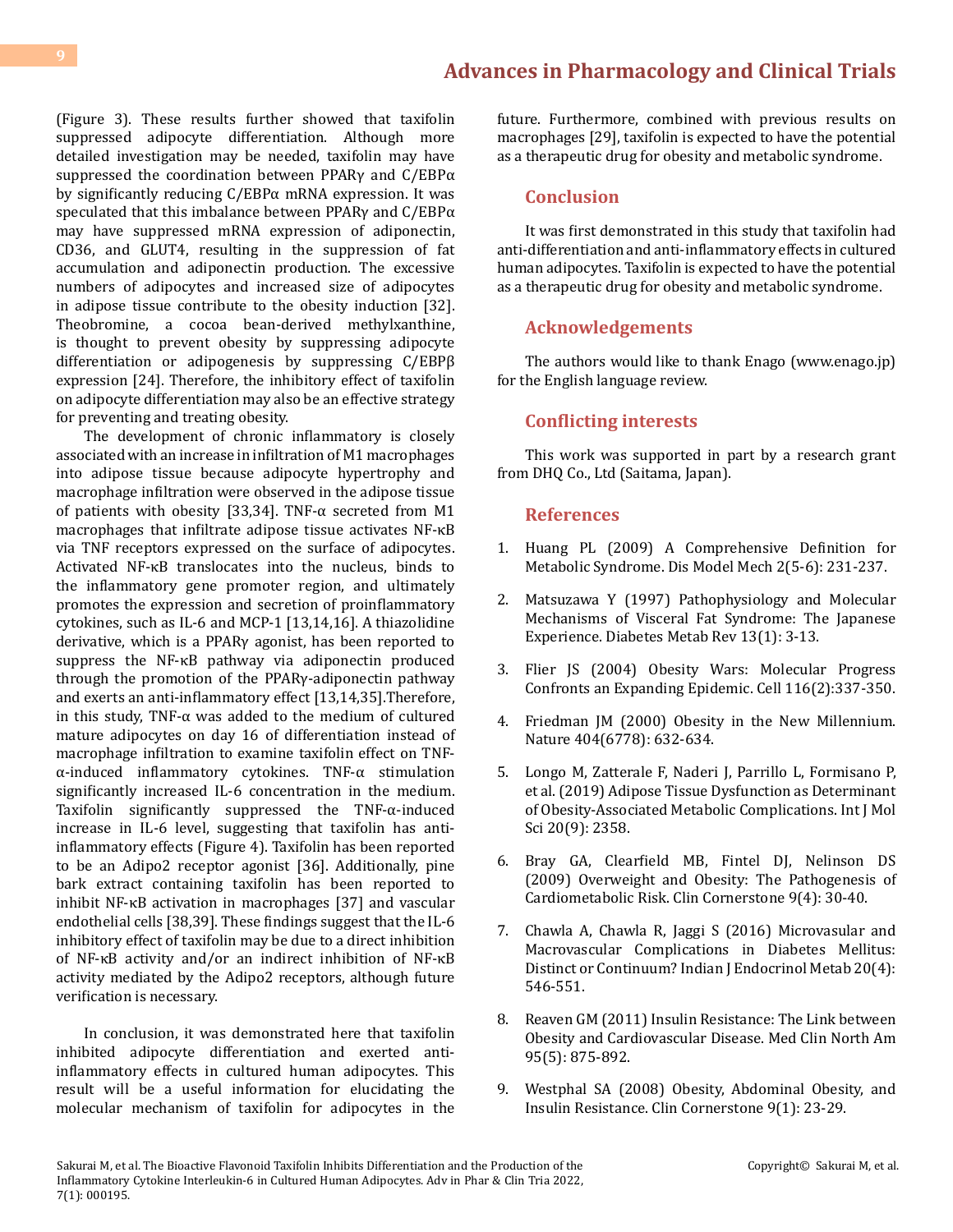- 10. [Kadowaki T, Yamauchi T, Kubota N, Hara K, Ueki K, et al.](https://pubmed.ncbi.nlm.nih.gov/16823476/) [\(2006\) Adiponectin and Adiponectin Receptors in Insulin](https://pubmed.ncbi.nlm.nih.gov/16823476/) [Resistance, Diabetes, and the Metabolic Syndrome. J Clin](https://pubmed.ncbi.nlm.nih.gov/16823476/) [Invest 116\(7\): 1784-1792.](https://pubmed.ncbi.nlm.nih.gov/16823476/)
- 11. [Matsuzawa Y \(2006\) The Metabolic Syndrome and](https://pubmed.ncbi.nlm.nih.gov/16674947/) [Adipocytokines. FEBS Lett 580\(12\): 2917-2921.](https://pubmed.ncbi.nlm.nih.gov/16674947/)
- 12. [Christiansen T, Richelsen B, Bruun JM \(2005\) Monocyte](https://pubmed.ncbi.nlm.nih.gov/15520826/) [Chemoattractant Protein-1 is Produced in Isolated](https://pubmed.ncbi.nlm.nih.gov/15520826/) [Adipocytes, Associated With Adiposity and Reduced](https://pubmed.ncbi.nlm.nih.gov/15520826/) [After Weight Loss in Morbid Obese Subjects. Int J Obes](https://pubmed.ncbi.nlm.nih.gov/15520826/) [\(Lond\) 29\(1\): 146-150.](https://pubmed.ncbi.nlm.nih.gov/15520826/)
- 13. [Suganami T, Nishida J, Ogawa Y \(2005\) A Paracrine](https://pubmed.ncbi.nlm.nih.gov/16123319/) [Loop between Adipocytes and Macrophages Aggravates](https://pubmed.ncbi.nlm.nih.gov/16123319/) [Inflammatory Changes: Role of Free Fatty Acids and](https://pubmed.ncbi.nlm.nih.gov/16123319/) [Tumor Necrosis Factor Α. Arterioscler Thromb Vasc Biol](https://pubmed.ncbi.nlm.nih.gov/16123319/) [25\(10\): 2062-2068.](https://pubmed.ncbi.nlm.nih.gov/16123319/)
- 14. [Suganami T, Tanimoto Koyama K, Nishida J, Itoh M, Yuan](https://pubmed.ncbi.nlm.nih.gov/17082484/) [X, et al. \(2007\) Role of the Toll-Like Receptor 4/NF-Κb](https://pubmed.ncbi.nlm.nih.gov/17082484/) [Pathway in Saturated Fatty Acid-Induced Inflammatory](https://pubmed.ncbi.nlm.nih.gov/17082484/) [Changes in the Interaction between Adipocytes and](https://pubmed.ncbi.nlm.nih.gov/17082484/) [Macrophages. Arterioscler Thromb Vasc Biol 27\(1\): 84-](https://pubmed.ncbi.nlm.nih.gov/17082484/) [91.](https://pubmed.ncbi.nlm.nih.gov/17082484/)
- 15. [Tilg H, Moschen AR \(2006\) Adipocytokines: Mediators](https://www.nature.com/articles/nri1937) [Linking Adipose Tissue, Inflammation, and Immunity.](https://www.nature.com/articles/nri1937) [Nat Rev Immunol 6\(10\): 772-783.](https://www.nature.com/articles/nri1937)
- 16. [Zoico E, Garbin U, Olioso D, Mazzali G, Fratta Pasini AM,](https://pubmed.ncbi.nlm.nih.gov/19885628/) [et al. \(2009\) The Effects of Adiponectin on Interleukin-6](https://pubmed.ncbi.nlm.nih.gov/19885628/) [and MCP-1 Secretion in Lipopolysaccharide-Treated](https://pubmed.ncbi.nlm.nih.gov/19885628/) [3T3-L1 Adipocytes: Role of the NF-Κb Pathway. Int J Mol](https://pubmed.ncbi.nlm.nih.gov/19885628/) [Med 24\(6\): 847-851.](https://pubmed.ncbi.nlm.nih.gov/19885628/)
- 17. [Lau DC, Dhillon B, Yan H, Szmitko PE, Verma S \(2005\)](https://pubmed.ncbi.nlm.nih.gov/15653761/) [Adipokines: Molecular Links between Obesity and](https://pubmed.ncbi.nlm.nih.gov/15653761/) [Atherosclerosis. Am J Physiol Heart Circ Physiol 288\(5\):](https://pubmed.ncbi.nlm.nih.gov/15653761/) [2031-2041.](https://pubmed.ncbi.nlm.nih.gov/15653761/)
- 18. [Hammarstedt A, Andersson CX, Rotter Sopasakis V,](https://pubmed.ncbi.nlm.nih.gov/15936183/) [Smith U \(2005\) The Effect of PPARγ Ligands on the](https://pubmed.ncbi.nlm.nih.gov/15936183/) [Adipose Tissue in Insulin Resistance. Prostaglandins](https://pubmed.ncbi.nlm.nih.gov/15936183/) [Leukot Essent Fatty Acids 73\(1\): 65-75.](https://pubmed.ncbi.nlm.nih.gov/15936183/)
- 19. [Okuno A, Tamemoto H, Tobe K, Ueki K, Mori Y, et al.](https://pubmed.ncbi.nlm.nih.gov/9502777/) [\(1998\) Troglitazone Increases the Number of Small](https://pubmed.ncbi.nlm.nih.gov/9502777/) [Adipocytes without the Change of White Adipose Tissue](https://pubmed.ncbi.nlm.nih.gov/9502777/) [Mass in Obese Zucker Rats. J Clin Invest 101\(6\): 1354-](https://pubmed.ncbi.nlm.nih.gov/9502777/) [1361.](https://pubmed.ncbi.nlm.nih.gov/9502777/)
- 20. [Tao C, Sifuentes A, Holland WL \(2014\) Regulation of](https://pubmed.ncbi.nlm.nih.gov/24417945/) [Glucose and Lipid Homeostasis by Adiponectin: Effects](https://pubmed.ncbi.nlm.nih.gov/24417945/) [on Hepatocytes, Pancreatic Beta Cells and Adipocytes.](https://pubmed.ncbi.nlm.nih.gov/24417945/)

[Best Pract Res Clin Endocrinol Metab 28\(1\): 43-58.](https://pubmed.ncbi.nlm.nih.gov/24417945/)

- 21. [Bhat IA, Kabeer SW, Reza MI, Mir RH, Dar MO \(2020\)](https://pubmed.ncbi.nlm.nih.gov/31642417/) [Adiporon: A Novel Insulin Sensitizer in Various](https://pubmed.ncbi.nlm.nih.gov/31642417/) [Complications and the Underlying Mechanisms: A](https://pubmed.ncbi.nlm.nih.gov/31642417/) [Review. Curr Mol Pharmacol 13\(2\): 94-107.](https://pubmed.ncbi.nlm.nih.gov/31642417/)
- 22. [Okada Iwabu M, Yamauchi T, Iwabu M, Honma T,](https://pubmed.ncbi.nlm.nih.gov/24172895/)  [Hamagami K, et al. \(2013\) A Small-Molecule Adipor](https://pubmed.ncbi.nlm.nih.gov/24172895/) [Agonist for Type 2 Diabetes and Short Life in Obesity.](https://pubmed.ncbi.nlm.nih.gov/24172895/)  [Nature 503\(7477\): 493-499.](https://pubmed.ncbi.nlm.nih.gov/24172895/)
- 23. [Fredholm BB, Lindgren E \(1984\) The Effect of](https://pubmed.ncbi.nlm.nih.gov/6322517/) [Alkylxanthines and other Phosphodiesterase Inhibitors](https://pubmed.ncbi.nlm.nih.gov/6322517/) [on Adenosine-Receptor Mediated Decrease in Lipolysis](https://pubmed.ncbi.nlm.nih.gov/6322517/) [and Cyclic Amp Accumulation in Rat Fat Cells. Acta](https://pubmed.ncbi.nlm.nih.gov/6322517/)  [Pharmacol Toxicol \(Copenh\) 54\(1\): 64-71.](https://pubmed.ncbi.nlm.nih.gov/6322517/)
- 24. [Mitani T, Watanabe S, Yoshioka Y, Katayama S, Nakamura](https://pubmed.ncbi.nlm.nih.gov/28965824/)  [S, et al. \(2017\) Theobromine Suppresses Adipogenesis](https://pubmed.ncbi.nlm.nih.gov/28965824/) [Through Enhancement of CCAAT-Enhancer-Binding](https://pubmed.ncbi.nlm.nih.gov/28965824/)  [Protein Β Degradation by Adenosine Receptor A1.](https://pubmed.ncbi.nlm.nih.gov/28965824/) [Biochim Biophys Acta Mol Cell Res 1864\(12\): 2438-](https://pubmed.ncbi.nlm.nih.gov/28965824/) [2448.](https://pubmed.ncbi.nlm.nih.gov/28965824/)
- 25. [Yang P, Xu F, Li HF, Wang Y, Li FC, et al. \(2016\) Detection of](https://www.ncbi.nlm.nih.gov/labs/pmc/articles/PMC6273498/)  [191 Taxifolin Metabolites and Their Distribution in Rats](https://www.ncbi.nlm.nih.gov/labs/pmc/articles/PMC6273498/)  [Using HPLC-ESI-IT-TOF-Msn. Molecules 21\(9\): 1209.](https://www.ncbi.nlm.nih.gov/labs/pmc/articles/PMC6273498/)
- 26. [Sunil C, Xu B \(2019\) An Insight into the Health-Promoting](https://pubmed.ncbi.nlm.nih.gov/31325613/)  [Effects of Taxifolin \(Dihydroquercetin\). Phytochemistry](https://pubmed.ncbi.nlm.nih.gov/31325613/) [166: 112066.](https://pubmed.ncbi.nlm.nih.gov/31325613/)
- 27. [Ding T, Wang S, Zhang X, Zai W, Fan J, et al. \(2018\) Kidney](https://pubmed.ncbi.nlm.nih.gov/29519318/)  [Protection Effects of Dihydroquercetin on Diabetic](https://pubmed.ncbi.nlm.nih.gov/29519318/)  [Nephropathy Through Suppressing ROS and NLRP3](https://pubmed.ncbi.nlm.nih.gov/29519318/) [Inflammasome. Phytomedicine 41: 45-53.](https://pubmed.ncbi.nlm.nih.gov/29519318/)
- 28. [Sun X, Chen RC, Yang ZH, Sun GB, Wang M, et al. \(2014\)](https://pubmed.ncbi.nlm.nih.gov/24269735/) [Taxifolin Prevents Diabetic Cardiomyopathy in Vivo](https://pubmed.ncbi.nlm.nih.gov/24269735/)  [and In Vitro by Inhibition of Oxidative Stress and Cell](https://pubmed.ncbi.nlm.nih.gov/24269735/)  [Apoptosis. Food Chem Toxicol 63: 221-232.](https://pubmed.ncbi.nlm.nih.gov/24269735/)
- 29. [Muramatsu D, Uchiyama H, Kida H, Iwai A \(2020\) In](https://pubmed.ncbi.nlm.nih.gov/33336091/)  [Vitro Anti-Inflammatory and Anti-Lipid Accumulation](https://pubmed.ncbi.nlm.nih.gov/33336091/)  [Properties of Taxifolin-Rich Extract from The Japanese](https://pubmed.ncbi.nlm.nih.gov/33336091/) [Larch, Larix Kaempferi. Heliyon 6\(12\): e05505.](https://pubmed.ncbi.nlm.nih.gov/33336091/)
- 30. [Fu Y, Luo N, Klein RL, Garvey WT \(2005\) Adiponectin](https://pubmed.ncbi.nlm.nih.gov/15834118/) [Promotes Adipocyte Differentiation, Insulin Sensitivity,](https://pubmed.ncbi.nlm.nih.gov/15834118/)  [and Lipid Accumulation. J Lipid Res 46\(7\): 1369-1379.](https://pubmed.ncbi.nlm.nih.gov/15834118/)
- 31. [Lefterova MI, Zhang Y, Steger DJ, Schupp M, Schug J, et al.](https://pubmed.ncbi.nlm.nih.gov/18981473/)  [\(2008\) Pparγ And C/EBP Factors Orchestrate Adipocyte](https://pubmed.ncbi.nlm.nih.gov/18981473/) [Biology Via Adjacent Binding on a Genome-Wide Scale.](https://pubmed.ncbi.nlm.nih.gov/18981473/)  [Genes Dev 22\(21\): 2941-2952.](https://pubmed.ncbi.nlm.nih.gov/18981473/)